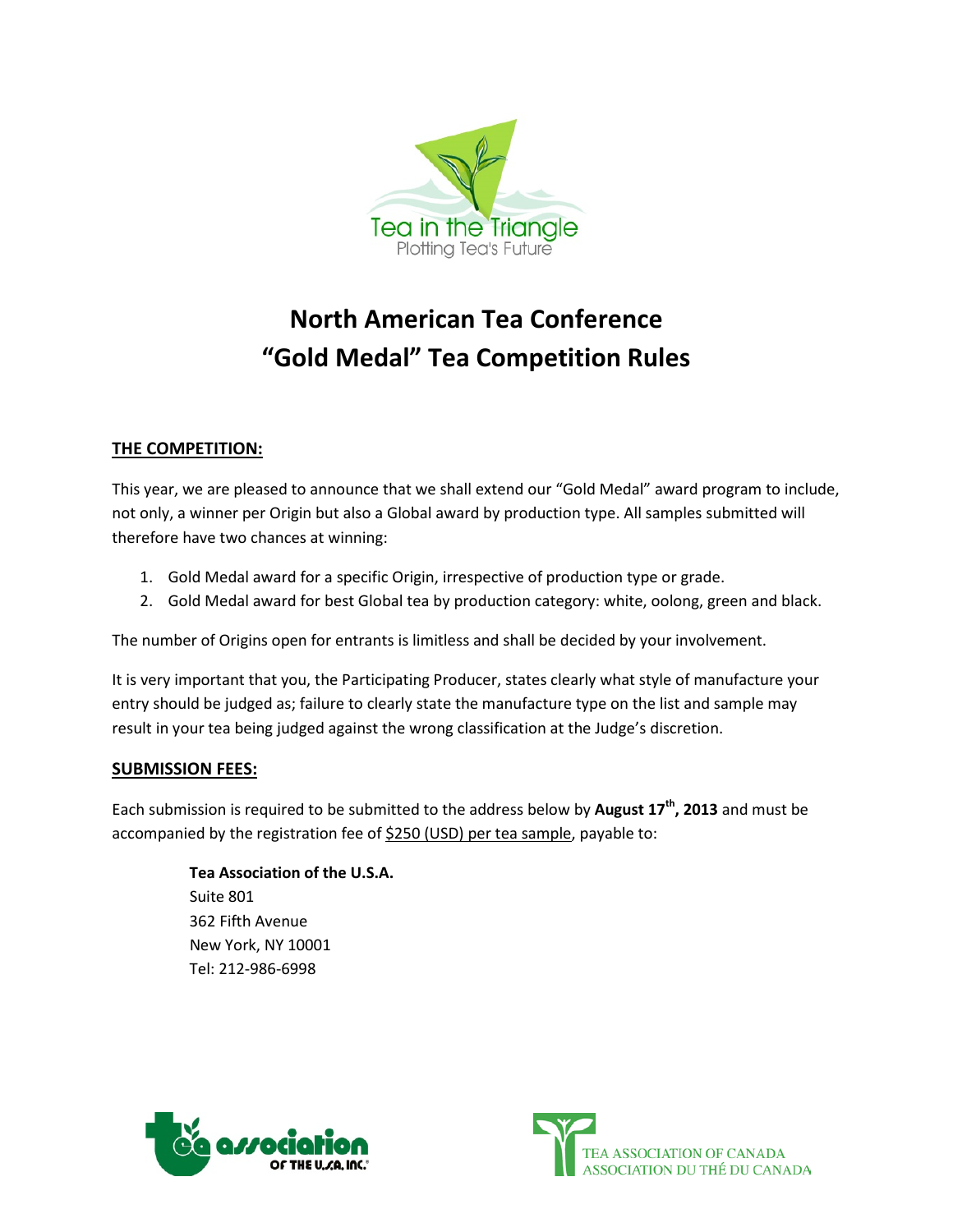### **CONDITIONS OF PARTICIPATION:**

Sample will be tested against the category that you define on your sample list and packet. ALL origins entered will be judged!

Samples must be clearly marked (with a printed label) and include the following:

| "North American Tea Conference Tea Competition"      |
|------------------------------------------------------|
| Company:                                             |
| Origin:                                              |
| <b>Region:</b>                                       |
| <b>Estate name:</b>                                  |
| Grade:                                               |
| Production Category: (Black, Green, Oolong or White) |
| <b>Date of Manufacture:</b>                          |
| Invoice/Chop (optional):                             |
|                                                      |

### **\*Your tea should be sent in 3 packs of 50g each, in order to facilitate any necessary prescreening\***

In the event that a more than manageable amount of entrants are received for any one Origin, a prescreening taste panel will be assembled, ahead of the conference, to come up with finalists to be judged at the Conference. If your tea does not make it through this prescreening phase, a refund of \$100 US will be due to you.

We strongly advise that, as there may be two weeks between the prescreening and the finals that you take every precaution to ensure your samples arrive in the best possible condition.

### **JUDGE PANEL:**

The Judges panel will be made up of at least 3 Judges per Origin, chosen from our Membership experts. These may include Producers but, where this happens, they will not be judging their Origin, irrespective of their enrollment in the competition.

### **SAMPLE PREPARATION:**

Due to logistics, it is impossible to satisfy independent preparation requirements therefore we shall be using standard tasting protocol, please bear in mind when you send us samples.

All samples will be prepared in classic "Taster's" fashion: **5g tea brewed in 300ml (10.5oz) water**.

**We strongly suggest that you limit your sample production styles with this in mind.**